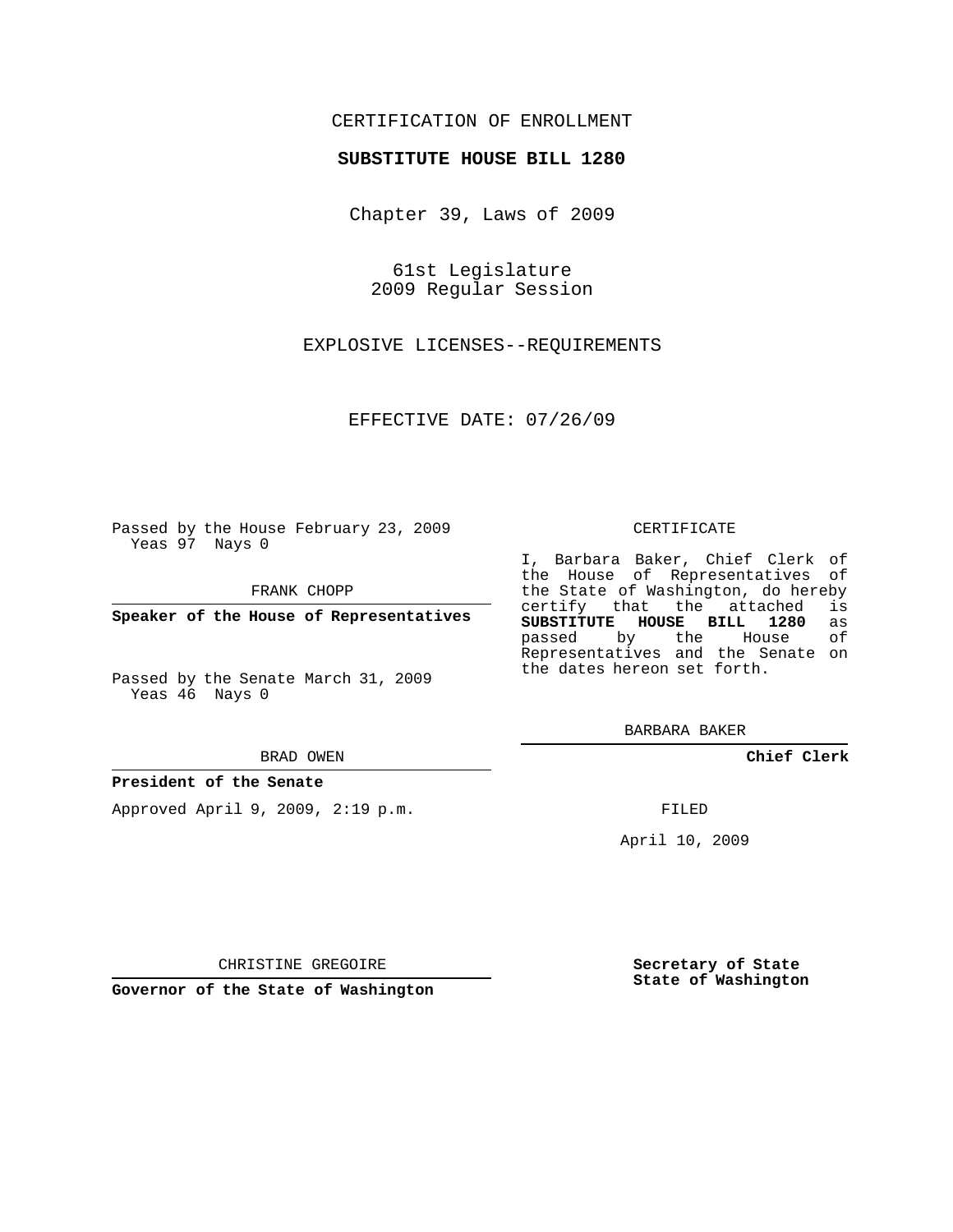# **SUBSTITUTE HOUSE BILL 1280** \_\_\_\_\_\_\_\_\_\_\_\_\_\_\_\_\_\_\_\_\_\_\_\_\_\_\_\_\_\_\_\_\_\_\_\_\_\_\_\_\_\_\_\_\_

\_\_\_\_\_\_\_\_\_\_\_\_\_\_\_\_\_\_\_\_\_\_\_\_\_\_\_\_\_\_\_\_\_\_\_\_\_\_\_\_\_\_\_\_\_

Passed Legislature - 2009 Regular Session

# **State of Washington 61st Legislature 2009 Regular Session**

**By** House Commerce & Labor (originally sponsored by Representatives Condotta, Chandler, Crouse, Kretz, Kristiansen, and Armstrong)

READ FIRST TIME 02/02/09.

 AN ACT Relating to the expiration of explosives licenses; and amending RCW 70.74.360.

BE IT ENACTED BY THE LEGISLATURE OF THE STATE OF WASHINGTON:

 **Sec. 1.** RCW 70.74.360 and 2008 c 285 s 10 are each amended to read as follows:

 (1) The director of labor and industries shall require, as a 7 condition precedent to the original issuance  $((\theta \cdot \hat{r}))$  and upon renewal 8 every three years thereafter of any explosive license, fingerprinting and criminal history record information checks of every applicant. In the case of a corporation, fingerprinting and criminal history record information checks shall be required for the management officials directly responsible for the operations where explosives are used if such persons have not previously had their fingerprints recorded with the department of labor and industries. In the case of a partnership, fingerprinting and criminal history record information checks shall be required of all general partners. Such fingerprints as are required by the department of labor and industries shall be submitted on forms provided by the department to the identification section of the Washington state patrol and to the identification division of the